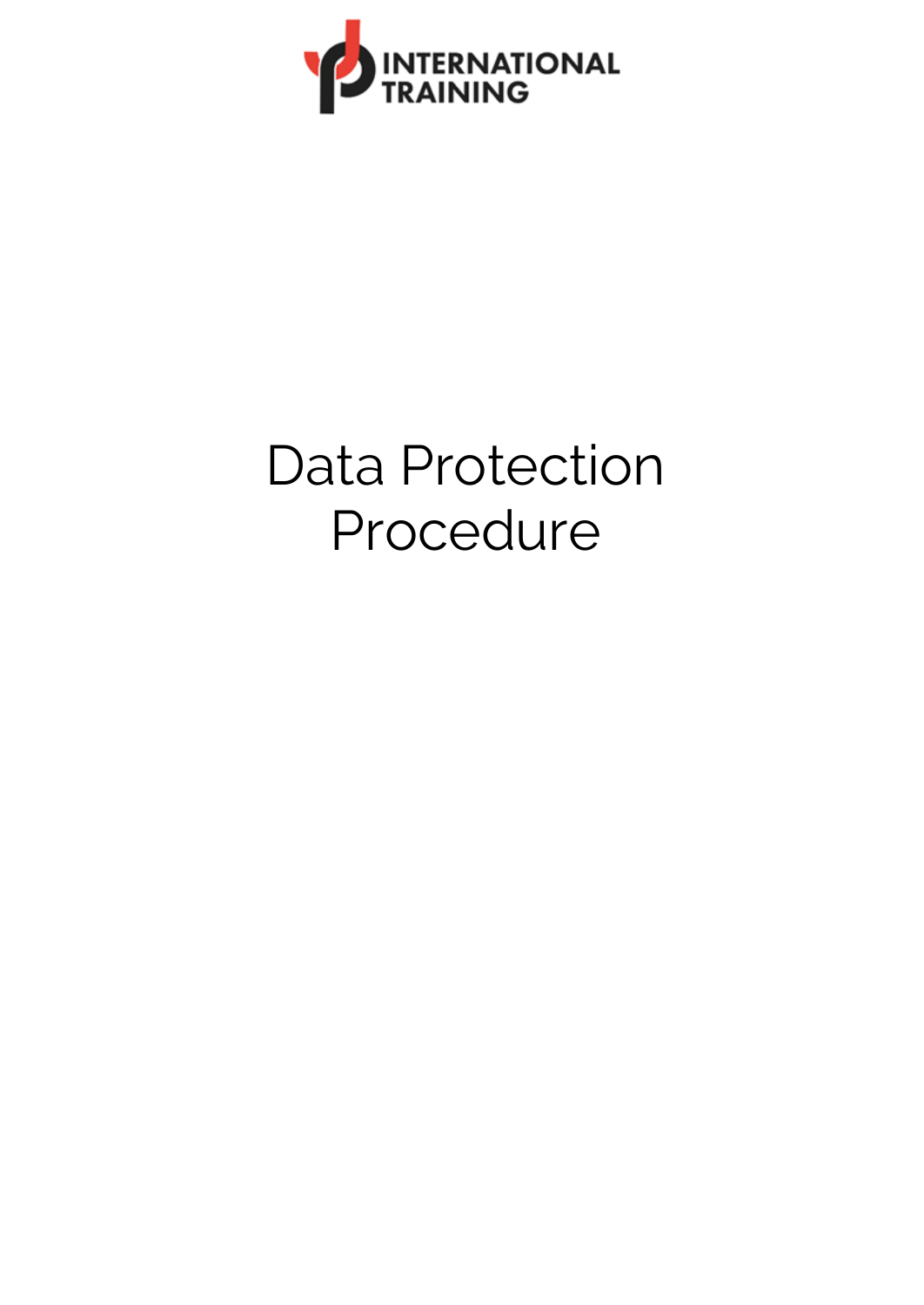# NTERNATIONA<mark>L</mark><br>RAINING

# **1. Introduction**

- 2. This Policy sets out the obligations of JP International Training Ltd, a company registered in England and Wales under number 704 9647, whose registered office is at **5 Imperial Court, Laporte Way, Luton LU4 8FE** ("the Company") regarding data protection andthe rights of customers, staff, business contacts, customers employees ("data subjects") in respect of their personal data under Data Protection Law (all legislation and regulations in forcefrom time to time regulating the use of personal data and the privacy of electronic communications including, but not limited to, EU Regulation 2016/679 General Data ProtectionRegulation ("GDPR"), the Data Protection Act 2018, and any successor legislation or other directly applicable EU regulation relating to data protection and privacy for as long as, and to the extent that, EU law has legal effect in the UK).
- 3. This Policy sets the Company's obligations regarding the collection, processing, transfer, storage, and disposal of personal data. The procedures and principles set out herein must be followed at all times by the Company, its employees, agents, contractors, or other parties working on behalf of the Company.

# 2. **Definitions**

| "consent"                 | means the consent of the data subject which must<br>a freely given, specific, informed, and<br>be l<br>unambiguous indication of the data subject's<br>wishes by which they, by a statement or by a clear<br>affirmative action, signify their agreement to the<br>processing of personal data relating to them;                                                                               |
|---------------------------|------------------------------------------------------------------------------------------------------------------------------------------------------------------------------------------------------------------------------------------------------------------------------------------------------------------------------------------------------------------------------------------------|
| "data controller"         | means the natural or legal person or organisation<br>which, alone or jointly with others, determines the<br>purposes and means of the processing ofpersonal<br>data. For the purposes of this Policy, the Company<br>is the data controller of all personal datarelating to<br>customers, staff, business contacts, customers<br>employees used in our business for ourcommercial<br>purposes; |
| "data processor"          | means a natural or legal person or organisation<br>which processes personal data on behalf of a data<br>controller;                                                                                                                                                                                                                                                                            |
| "data subject"            | means a living, identified, or identifiable natural<br>person about whom the Company holds personal<br>data;                                                                                                                                                                                                                                                                                   |
| "EEA"                     | means the European Economic Area, consisting<br>of all EU Member States, Iceland, Liechtenstein,<br>and Norway;                                                                                                                                                                                                                                                                                |
| "personal data"           | means any information relating to a data subject<br>who can be identified, directly or indirectly, in<br>particular by reference to an identifier such as a<br>name, identification number, location data, an<br>online identifier, or to one or more factors specific<br>to the physical, physiological, genetic, mental,<br>economic, cultural, or social identity of that data<br>subject;  |
| "personal data<br>breach" | means a breach of security leading to the<br>accidental or unlawful destruction, loss, alteration,<br>unauthorised disclosure of, or access to, personal<br>data transmitted, stored, or otherwise processed;                                                                                                                                                                                  |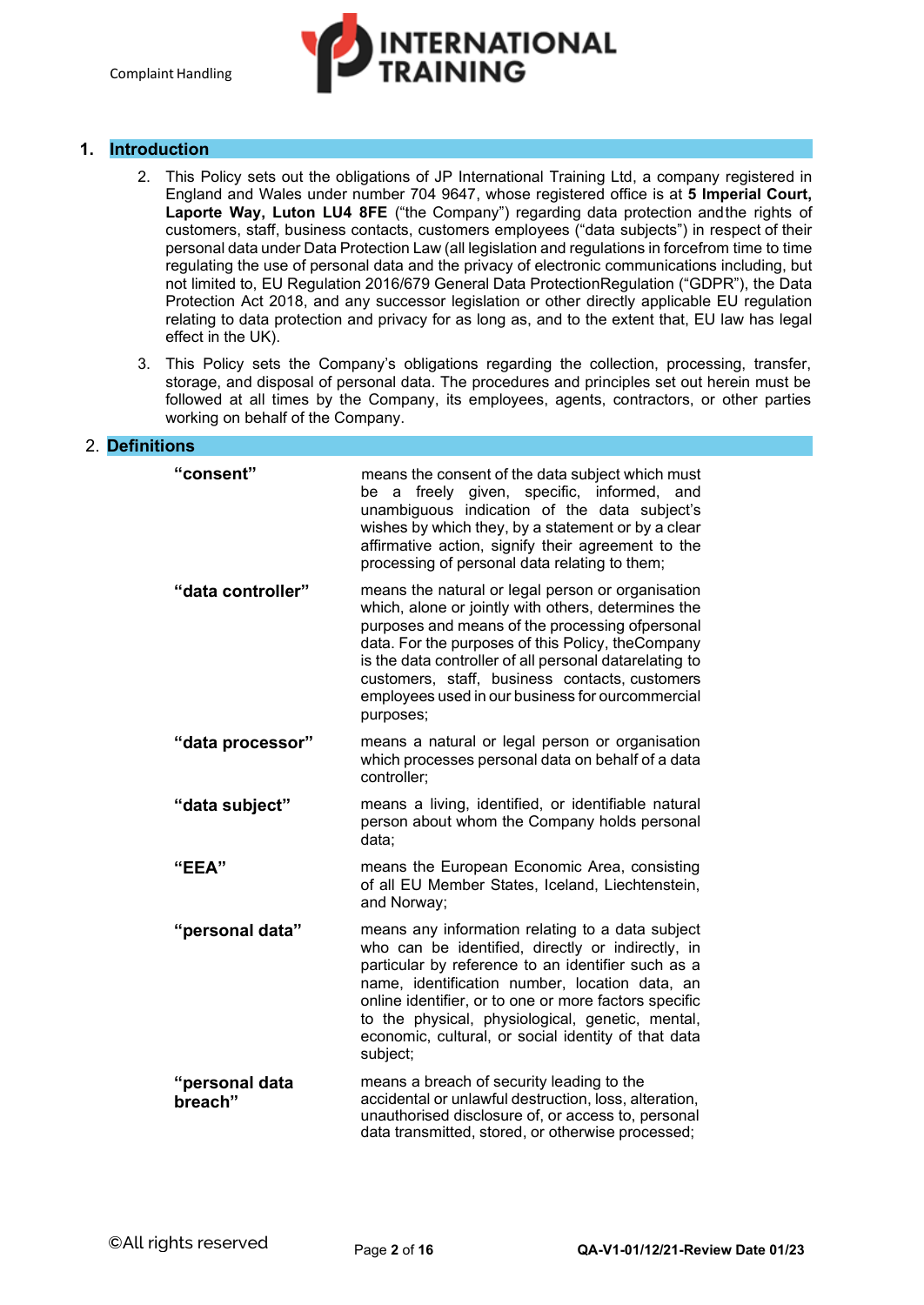

| "processing"       | means any operation or set of operations<br>performed on personal data or sets of personal<br>data, whether or not by automated means, such<br>as collection, recording, organisation, structuring,<br>storage, adaptation or alteration, retrieval,<br>consultation, use, disclosure by transmission,<br>dissemination or otherwise making available,<br>alignment or combination, restriction, erasure or<br>destruction; |
|--------------------|-----------------------------------------------------------------------------------------------------------------------------------------------------------------------------------------------------------------------------------------------------------------------------------------------------------------------------------------------------------------------------------------------------------------------------|
| "pseudonymisation" | means the processing of personal data in such a                                                                                                                                                                                                                                                                                                                                                                             |

| pseudonymisation" | means the processing of personal data in such a<br>manner that the personal data can no longer be<br>attributed to a specific data subject without the use<br>of additional information, provided that such<br>additional information is kept separately and is<br>subject to technical and organisational measures<br>to ensure that the personal data is not attributed<br>to an identified or identifiable natural person; and |
|-------------------|-----------------------------------------------------------------------------------------------------------------------------------------------------------------------------------------------------------------------------------------------------------------------------------------------------------------------------------------------------------------------------------------------------------------------------------|
| concial ostanomi  | means nersonal data revealing racial or ethnic                                                                                                                                                                                                                                                                                                                                                                                    |

**"special category personal data"** means personal data revealing racial or ethnic origin, political opinions, religious or philosophical beliefs, trade union membership, health, sexual life, sexual orientation, biometric, or genetic data.

# **3. Scope**

3.1 The Company is committed not only to the letter of the law, but also to the spirit of the law and places high importance on the correct, lawful, and fair handling of all personal data, respecting the legal rights, privacy, and trust of all individuals with whom it deals.

3.2 The Company's Data Protection Officer is J M Pike data protection officer 01582 594084. The Data Protection Officer is responsible for administering this Policy and for developing and implementing any applicable related policies, procedures, and/or guidelines.

3.3 All Directors, employees, Consultants Agents are responsible for ensuring that all employees, agents, contractors, or other parties working on behalf of the Company comply with this Policy and, where applicable, must implement such practices, processes, controls, and training as are reasonably necessary to ensure such compliance.

3.4 Any questions relating to this Policy or to Data Protection Law should be referred to the Data Protection Officer. In particular, the Data Protection Officer should always be consulted in the following cases:

- a) if there is any uncertainty relating to the lawful basis on which personal data is to be collected, held, and/or processed;
- b) if consent is being relied upon in order to collect, hold, and/or process personal data;
- c) if there is any uncertainty relating to the retention period for any particular type(s) of personal data;
- d) if any new or amended privacy notices or similar privacy-related documentation are required;
- e) if any assistance is required in dealing with the exercise of a data subject's rights (including, but not limited to, the handling of subject access requests);
- f) if a personal data breach (suspected or actual) has occurred;
- g) if there is any uncertainty relating to security measures (whether technical or organisational) required to protect personal data;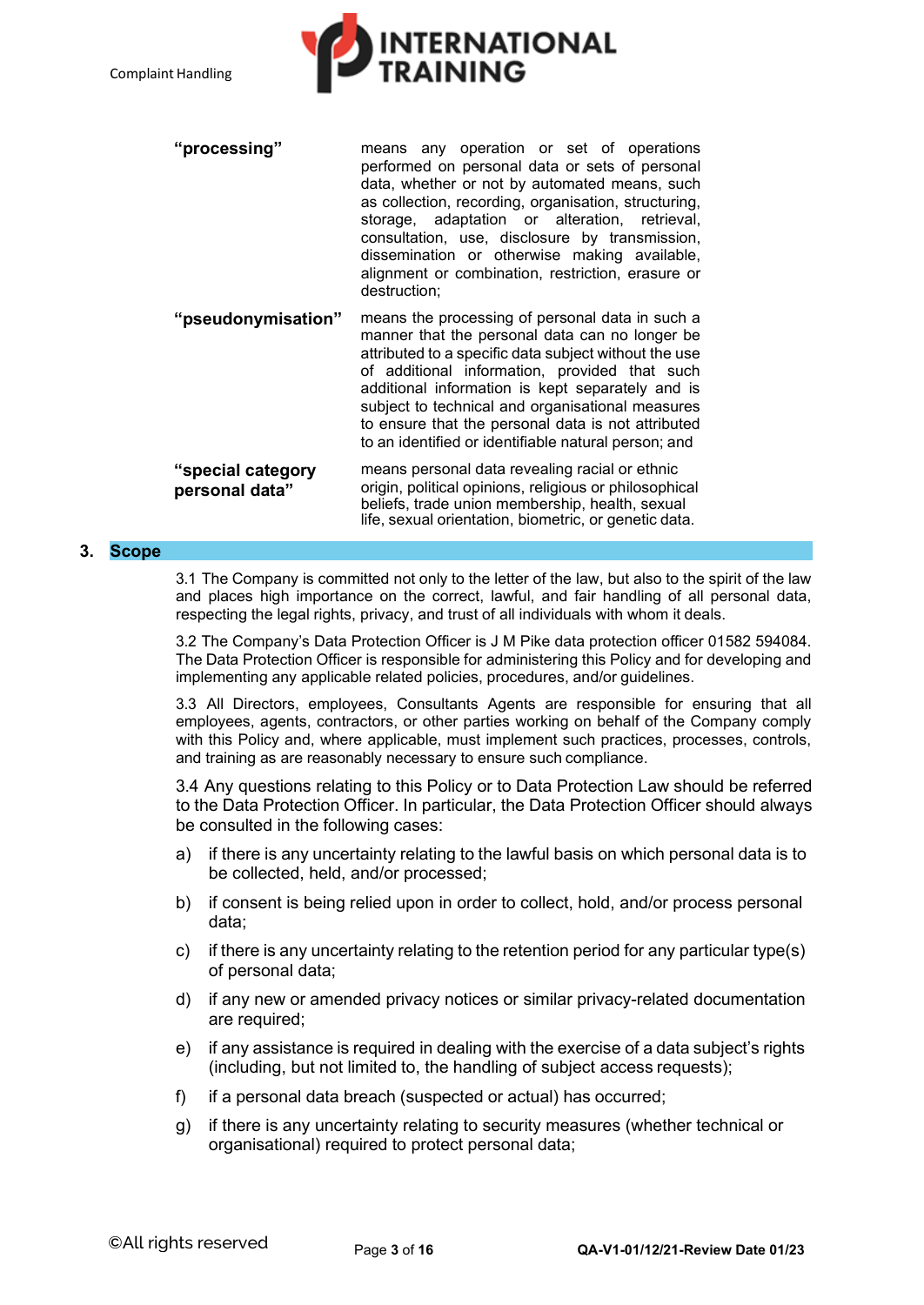

- h) if personal data is to be shared with third parties (whether such third parties are acting as data controllers or data processors);
- i) if personal data is to be transferred outside of the EEA and there are questions relating to the legal basis on which to do so;
- j) when any significant new processing activity is to be carried out, or significant changes are to be made to existing processing activities, which will require a Data Protection Impact Assessment;
- k) when personal data is to be used for purposes different to those for which it was originally collected;
- l) if any automated processing, including profiling or automated decision-making, is to be carried out; or
- m) if any assistance is required in complying with the law applicable to direct marketing.

# **4. The Data Protection Principles**

This Policy aims to ensure compliance with Data Protection Law. The GDPR sets out the following principles with which any party handling personal data must comply. Data controllers are responsible for, and must be able to demonstrate, such compliance. All personal data must be:

- 4.0 processed lawfully, fairly, and in a transparent manner in relation to the data subject;
- 4.1 collected for specified, explicit, and legitimate purposes and not further processed in a manner that is incompatible with those purposes. Further processing for archiving purposes in the public interest, scientific or historical research purposes or statistical purposes shall not be considered to be incompatible with the initial purposes;
- 4.2 adequate, relevant, and limited to what is necessary in relation to the purposes for which it is processed;
- 4.3 accurate and, where necessary, kept up to date. Every reasonable step must be taken to ensure that personal data that is inaccurate, having regard to the purposes for which it is processed, is erased, or rectified without delay;
- 4.4 kept in a form which permits identification of data subjects for no longer than is necessary for the purposes for which the personal data is processed. Personal data may be stored for longer periods insofar as the personal data will beprocessed solely for archiving purposes in the public interest, scientific or historicalresearch purposes, or statistical purposes, subject to implementation of the appropriate technical and organisational measures required by the GDPR in orderto safeguard the rights and freedoms of the data subject;
- 4.5 processed in a manner that ensures appropriate security of the personal data, including protection against unauthorised or unlawful processing and against accidental loss, destruction, or damage, using appropriate technical or organisational measures.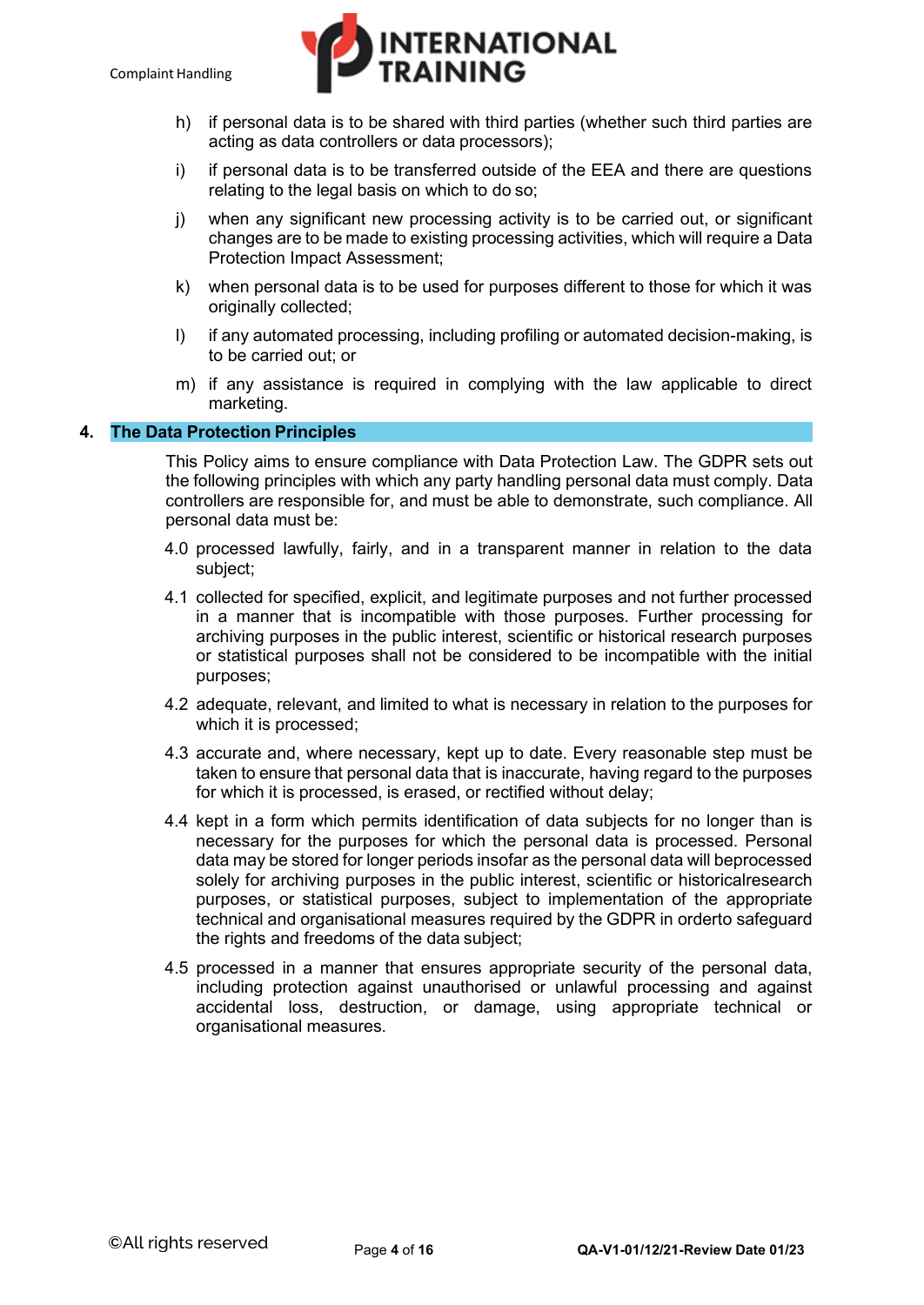

# **5. The Rights of Data Subjects**

The GDPR sets out the following key rights applicable to data subjects:

- 5.0 The right to be informed;
- 5.1 the right of access;
- 5.2 the right to rectification:
- 5.3 the right to erasure (also known as the 'right to be forgotten');
- 5.4 the right to restrict processing;
- 5.5 the right to data portability;
- 5.6 the right to object; and
- 5.7 rights with respect to automated decision-making and profiling.

# **6. Lawful, Fair, and Transparent Data processing**

- 6.0 Data Protection Law seeks to ensure that personal data is processed lawfully, fairly, and transparently, without adversely affecting the rights of the data subject. Specifically, the GDPR states that processing of personal data shall be lawful if at least one of the following applies:
	- a) the data subject has given consent to the processing of their personal data for one or more specific purposes;
	- b) the processing is necessary for the performance of a contract to which the data subject is a party, or in order to take steps at the request of the data subject prior to entering into a contract;
	- c) the processing is necessary for compliance with a legal obligation to which the data controller is subject;
	- d) the processing is necessary to protect the vital interests of the data subject or of another natural person;
	- e) the processing is necessary for the performance of a task carried out in the public interest or in the exercise of official authority vested in the data controller; or
	- f) the processing is necessary for the purposes of the legitimate interests pursued by the data controller or by a third party, except where such interests are overridden by the fundamental rights and freedoms of the data subject which require protection of personal data, in particular where the data subject is a child.
- 6.2 If the personal data in question is special category personal data (also known as "sensitive personal data"), at least one of the following conditions must be met:
	- a) the data subject has given their explicit consent to the processing of such data for one or more specified purposes (unless EU or EU Member State law prohibits them from doing so);
	- b) the processing is necessary for the purpose of carrying out the obligations and exercising specific rights of the data controller or of the data subject in the field of employment, social security, and social protection law (insofar as it is authorised by EU or EU Member State law or a collective agreement pursuant to EU Member State law which provides for appropriate safeguards for the fundamental rights and interests of the data subject);
	- c) the processing is necessary to protect the vital interests of the data subject or of another natural person where the data subject is physically or legally incapable of giving consent;
	- d) the data controller is a foundation, association, or other non-profit body with a political, philosophical, religious, or trade union aim, and the processing is carried out in the course of its legitimate activities, provided that the processing relates solely to the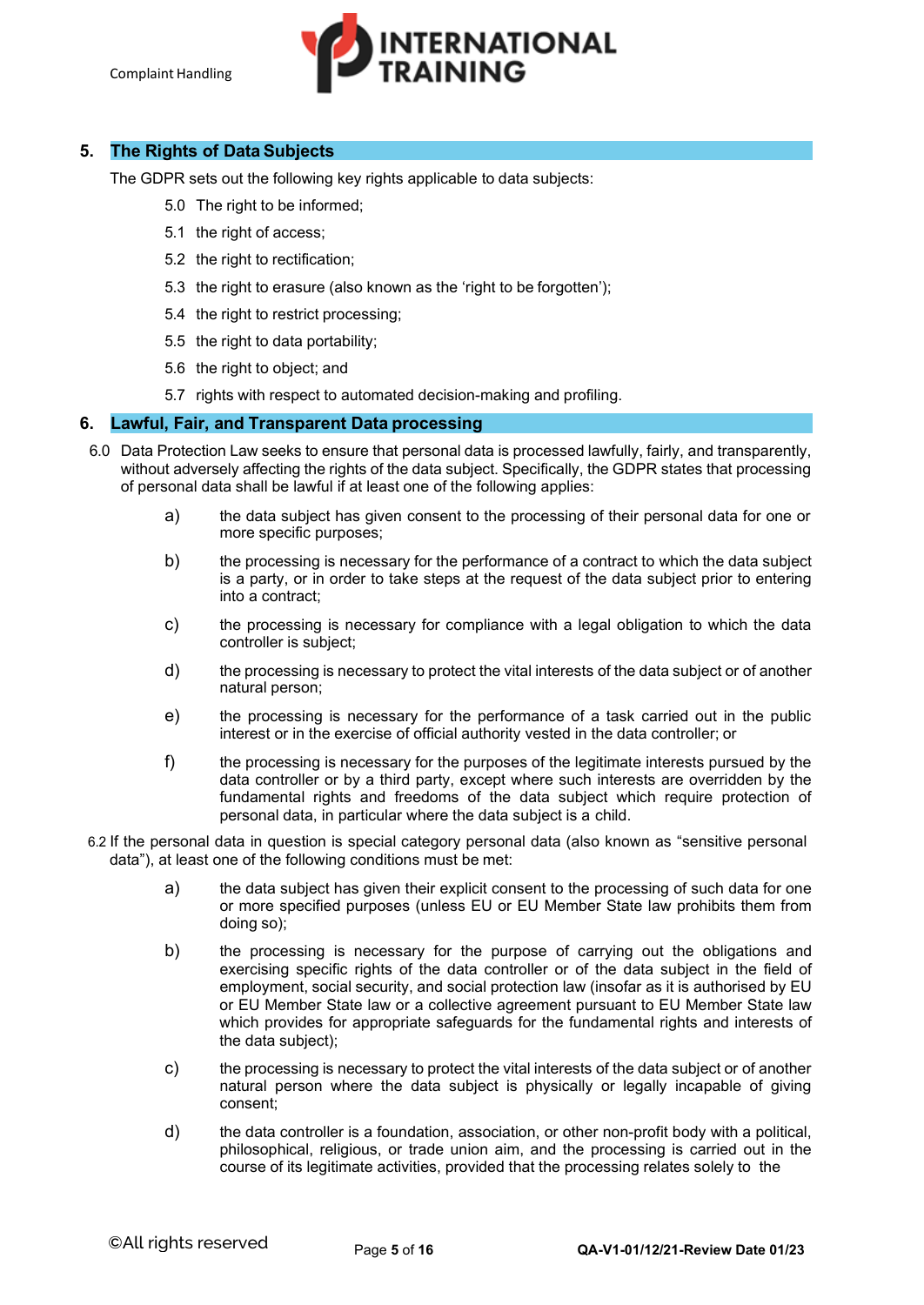

members or former members of that body or to persons who have regular contact with it in connection with its purposes and that the personal data is not disclosed outside the body without the consent of the data subjects;

- e) the processing relates to personal data which is manifestly made public by the data subject;
- f) the processing is necessary for the conduct of legal claims or whenever courts are acting in their judicial capacity;
- g) the processing is necessary for substantial public interest reasons, on the basis of EU or EU Member State law which shall be proportionate to the aim pursued, shall respect the essence of the right to data protection, and shall provide for suitable and specific measures to safeguard the fundamental rights and interests of the data subject;
- h) the processing is necessary for the purposes of preventative or occupational medicine, for the assessment of the working capacity of an employee, for medical diagnosis, for the provision of health or social care or treatment, or the management of health or social care systems or services on the basis of EU or EU Member State law or pursuant to a contract with a health professional, subject to the conditions and safeguards referred to in Article 9(3) of the GDPR;
- i) the processing is necessary for public interest reasons in the area of public health, for example, protecting against serious cross-border threats to health or ensuring high standards of quality and safety of health care and of medicinal products or medical devices, on the basis of EU or EU Member State law which provides for suitable and specific measures to safeguard the rights and freedoms of the data subject (in particular, professional secrecy); or
- j) the processing is necessary for archiving purposes in the public interest, scientific or historical research purposes, or statistical purposes in accordance with Article 89(1) of the GDPR based on EU or EU Member State law which shall be proportionate to the aim pursued, respect the essence of the right to data protection, and provide for suitable and specific measures to safeguard the fundamental rights and the interests of the data subject.

## **7. Consent**

If consent is relied upon as the lawful basis for collecting, holding, and/or processing personal data, the following shall apply:

- 7.0 Consent is a clear indication by the data subject that they agree to the processing of their personal data. Such a clear indication may take the form of a statement or a positive action. Silence, pre-ticked boxes, or inactivity are unlikely to amount to consent.
- 7.1 Where consent is given in a document which includes other matters, the section dealing with consent must be kept clearly separate from such other matters.
- 7.2 Data subjects are free to withdraw consent at any time and it must be made easy for them to do so. If a data subject withdraws consent, their request must be honoured promptly.
- 7.3 If personal data is to be processed for a different purpose that is incompatible with the purpose or purposes for which that personal data was originally collected that was not disclosed to the data subject when they first provided their consent, consent to the new purpose or purposes may need to be obtained from the data subject.
- 7.4 If special category personal data is processed, the Company shall normally rely on a lawful basis other than explicit consent. If explicit consent is relied upon, the data subject in question must be issued with a suitable privacy notice in order to capture their consent.
- 7.5 In all cases where consent is relied upon as the lawful basis for collecting, holding, and/or processing personal data, records must be kept of all consents obtained in order to ensure that the Company can demonstrate its compliance with consent requirements.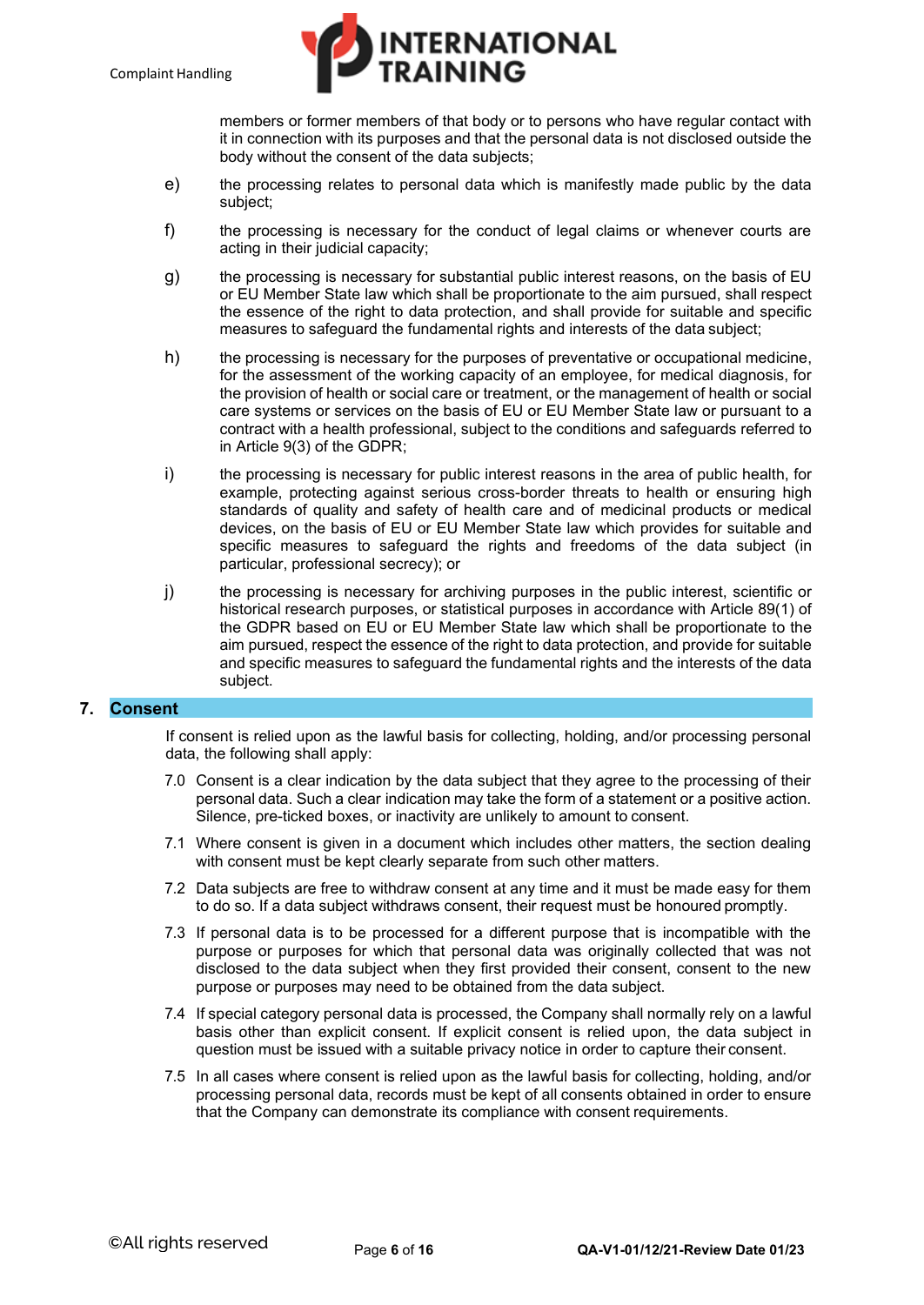**INTERNATIONAL** 

# **8. Specified, Explicit, and Legitimate Purposes**

- 8.1 The Company collects and processes the personal data set out in Part 24 of this Policy. This includes:
	- a) personal data collected directly from data subjects
- 8.2 The Company only collects, processes, and holds personal data for the specific purposes set out in Part 24 of this Policy (or for other purposes expressly permitted by the GDPR).
- 8.3 Data subjects must be kept informed at all times of the purpose or purposes for which the Company uses their personal data. Please refer to Part 15 for more information on keeping data subjects informed.

## **9. Adequate, Relevant, and Limited DataProcessing**

- 9.1 The Company will only collect and process personal data for and to the extent necessary for the specific purpose or purposes of which data subjects have been informed (or will be informed) as under Part 8, above, and as set out in Part 24, below.
- 9.2 Employees, agents, contractors, or other parties working on behalf of the Company may collect personal data only to the extent required for the performance of their job duties and only in accordance with this Policy. Excessive personal data must not be collected.
- 9.3 Employees, agents, contractors, or other parties working on behalf of the Company may process personal data only when the performance of their job duties requires it. Personal data held by the Company cannot be processed for any unrelated reasons.

## **10. Accuracy of Data Keeping Data Up-to-Date**

- 10.1 The Company shall ensure that all personal data collected, processed, and held by it is kept accurate and up-to-date. This includes, but is not limited to, the rectification of personal data at the request of a data subject, as set out in Part 17, below.
- 10.2 The accuracy of personal data shall be checked when it is collected and at regular intervals thereafter. If any personal data is found to be inaccurate or out-of-date, all reasonable steps will be taken without delay to amend or erase that data, as appropriate.

# **11. Data Retention**

- 11.1 The Company shall not keep personal data for any longer than is necessary in light of the purpose or purposes for which that personal data was originally collected, held, and processed.
- 11.2 When personal data is no longer required, all reasonable steps will be taken to erase or otherwise dispose of it without delay.
- 11.3 For full details of the Company's approach to data retention, including retention periods for specific personal data types held by the Company, please refer to our Data Retention Policy.

# **12. Secure Processing**

- 12.1 The Company shall ensure that all personal data collected, held, and processed is kept secure and protected against unauthorised or unlawful processing and against accidental loss, destruction, or damage. Further details of the technical and organisational measures which shall be taken are provided in Parts 25 to 30 of this Policy.
- 12.2 All technical and organisational measures taken to protect personal data shall be regularly reviewed and evaluated to ensure their ongoing effectiveness and the continued security of personal data.
- 12.3 Data security must be maintained at all times by protecting the confidentiality, integrity, and availability of all personal data as follows: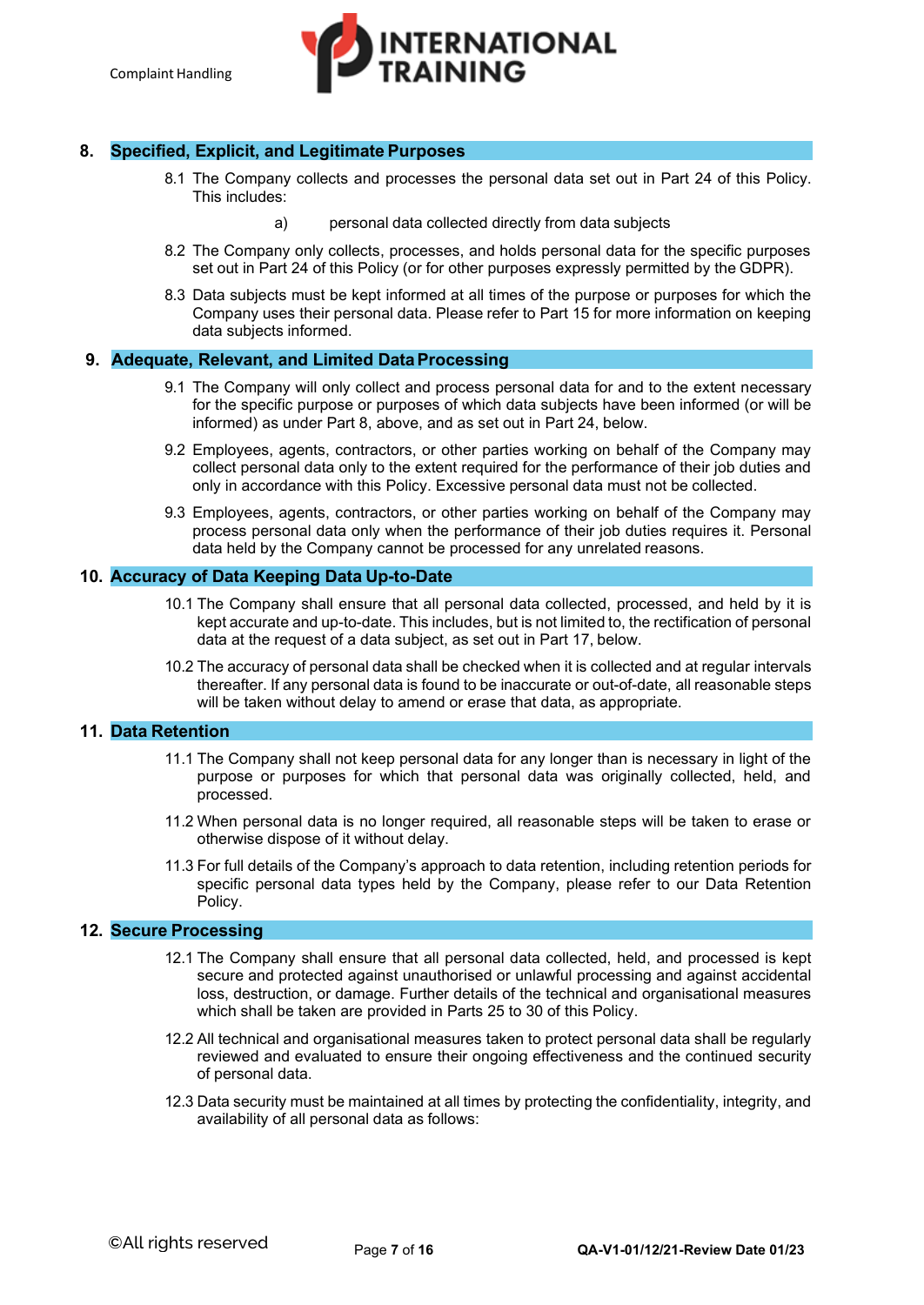

- a) only those with a genuine need to access and use personal data and who are authorised to do so may access and use it;
- b) personal data must be accurate and suitable for the purpose or purposes for which it is collected, held, and processed; and
- c) authorised users must always be able to access the personal data as required for the authorised purpose or purposes.

#### **13. Accountability and Record Keeping**

- 13.1 The Data Protection Officer is responsible for administering this Policy and for developing and implementing any applicable related policies, procedures, and/or guidelines.
- 13.2 The Company shall follow a privacy by design approach at all times when collecting, holding, and processing personal data. Data Protection Impact Assessments shall be conducted if any processing presents a significant risk to the rights and freedoms of data subjects (please refer to Part 14 for further information).
- 13.3 All employees, agents, contractors, or other parties working on behalf of the Company shall be given appropriate training in data protection and privacy, addressing the relevant aspects of Data Protection Law, this Policy, and all other applicable Company policies.
- 13.4 The Company's data protection compliance shall be regularly reviewed and evaluated by means of Data Protection Audits.
- 13.5 The Company shall keep written internal records of all personal data collection, holding, and processing, which shall incorporate the following information
	- 13.5.1 the name and details of the Company, its Data Protection Officer, and any applicable third-party data transfers (including data processors and other data controllers with whom personal data is shared);
	- 13.5.2 the purposes for which the Company collects, holds, and processes personal data;
	- 13.5.3 the Company's legal basis or bases (including, but not limited to, consent, the mechanism(s) for obtaining such consent, and records of such consent) for collecting, holding, and processing personal data;
	- 13.5.4 details of the categories of personal data collected, held, and processed by the Company, and the categories of data subject to which that personal data relates;
	- 13.5.5 details of any transfers of personal data to non-EEA countries including all mechanisms and security safeguards;
	- 13.5.6 details of how long personal data will be retained by the Company (please refer to the Company's Data Retention Policy);
	- 13.5.7 details of personal data storage, including location(s);
	- 13.5.8 detailed descriptions of all technical and organisational measures taken by the Company to ensure the security of personal data.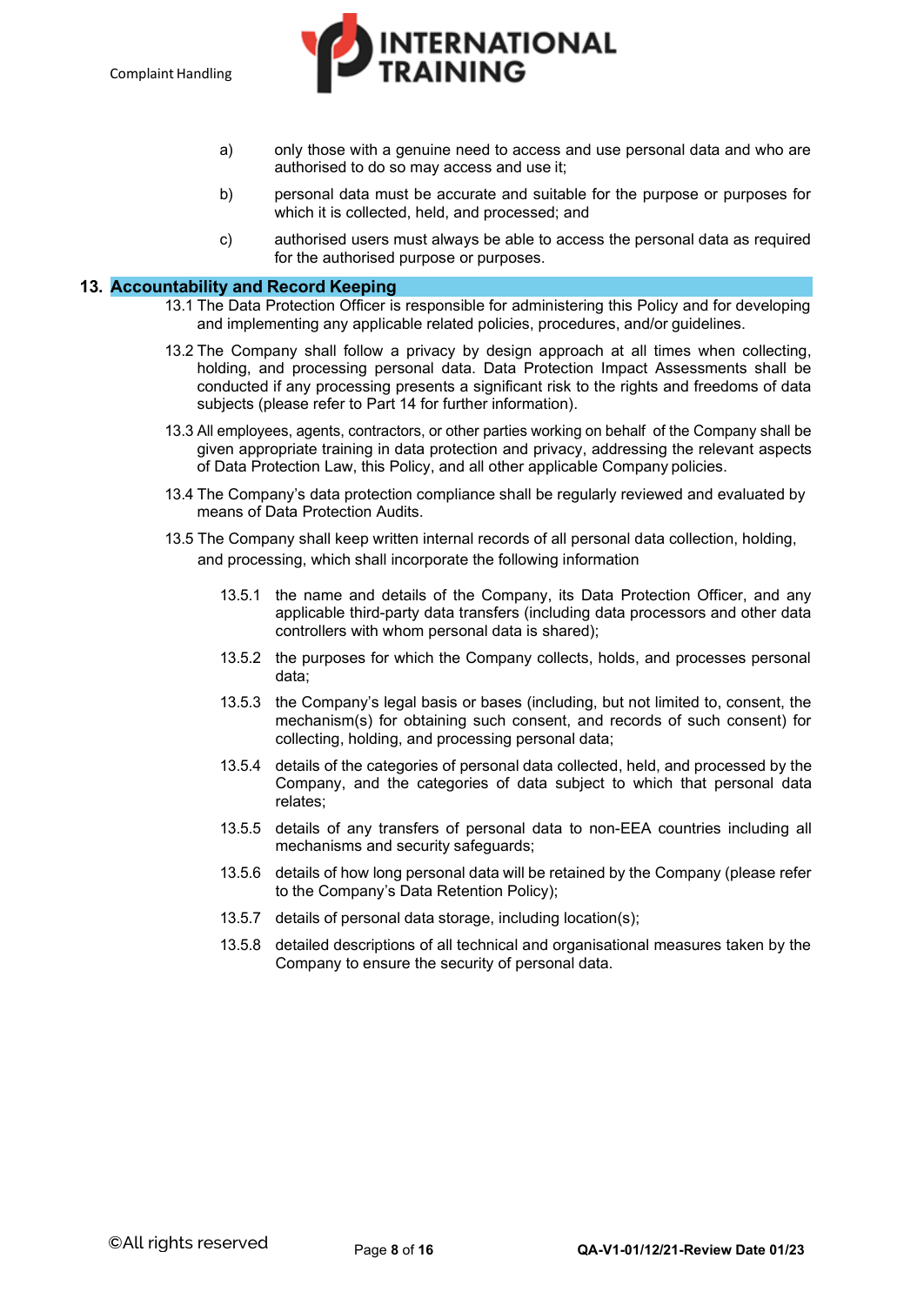# **INTERNATIONAL**

# 14. Data Protection Impact Assessments and privacy by Design

- 14.1 In accordance with the privacy by design principles, the Company shall carry out Data Protection Impact Assessments for any and all new projects and/or new uses of personal data which involve the use of new technologies and where the processing involved is likely to result in a high risk to the rights and freedoms of data subjects.
- 14.2 The principles of privacy by design should be followed at all times when collecting, holding, and processing personal data. The following factors should be taken into consideration:
	- a) the nature, scope, context, and purpose or purposes of the collection, holding, and processing;
	- b) the state of the art of all relevant technical and organisational measures to be taken;
	- c) the cost of implementing such measures; and
	- d) the risks posed to data subjects and to the Company, including their likelihood and severity.
- 14.3 Data Protection Impact Assessments shall be overseen by the Data Protection Officer and shall address the following:
	- a) the type(s) of personal data that will be collected, held, and processed;
	- b) the purpose(s) for which personal data is to be used;
	- c) the Company's objectives;
	- d) how personal data is to be used;
	- e) the parties (internal and/or external) who are to be consulted;
	- f) the necessity and proportionality of the data processing with respect to the purpose(s) for which it is being processed;
	- g) risks posed to data subjects;
	- h) risks posed both within and to the Company; and
	- i) proposed measures to minimise and handle identified risks.

## 15. Keeping Data Subjects Informed

- 15.1 The Company shall provide the information set out in Part 15.2 to every data subject:
	- a) where personal data is collected directly from data subjects, those data subjects will be informed of its purpose at the time of collection; and
	- b) where personal data is obtained from a third party, the relevant data subjects will be informed of its purpose:
		- i) if the personal data is used to communicate with the data subject, when the first communication is made; or
		- ii) if the personal data is to be transferred to another party, before that transfer is made; or
		- iii) as soon as reasonably possible and in any event not more than one month after the personal data is obtained.
- 15.2 The following information shall be provided in the form of a privacy notice:
	- a) details of the Company including, but not limited to, contact details, and the names and contact details of any applicable representatives and its Data Protection Officer;
	- b) the purpose(s) for which the personal data is being collected and will be processed (as detailed in Part 24 of this Policy) and the lawful basis justifying that collection and processing;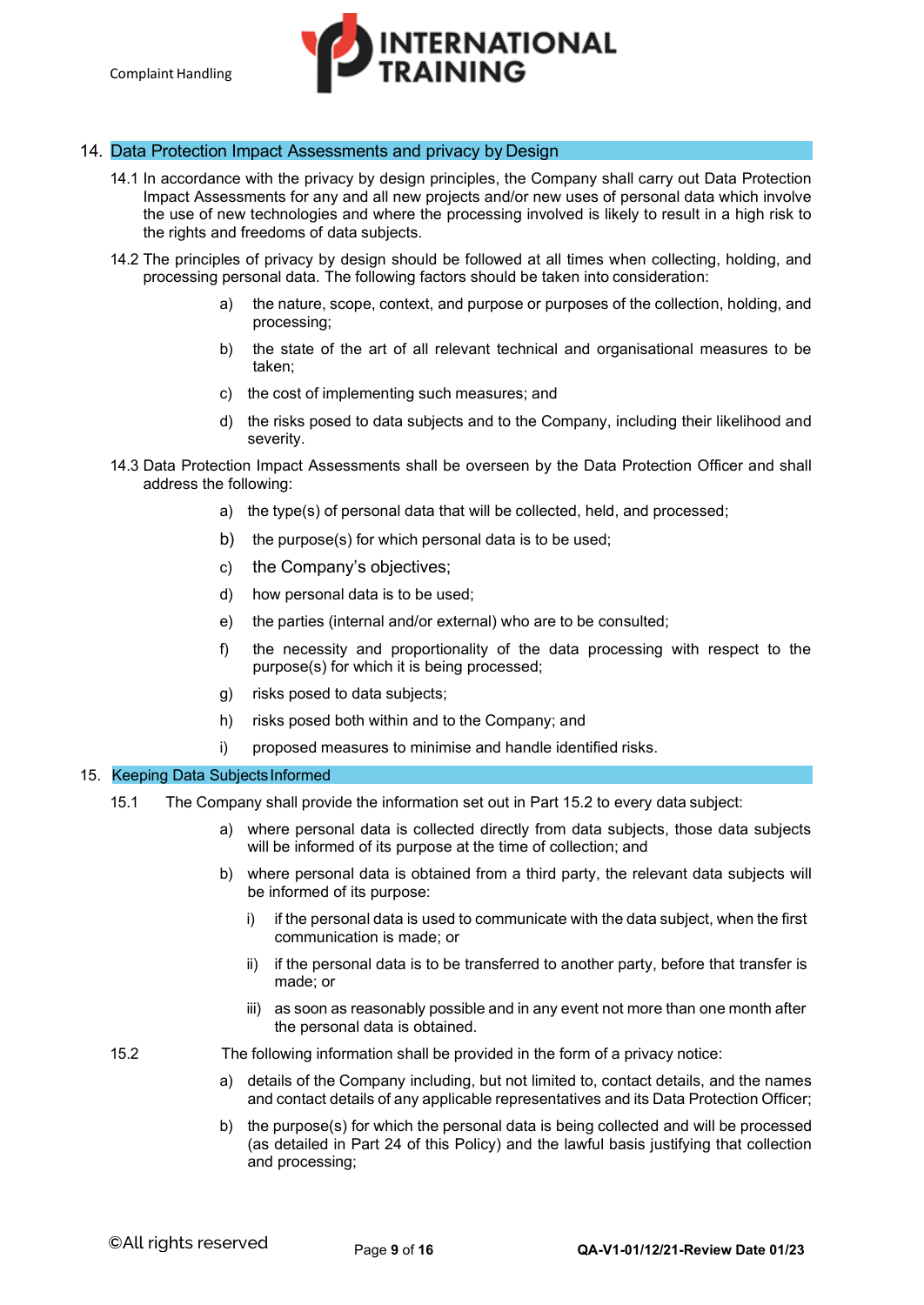

- c) where applicable, the legitimate interests upon which the Company is justifying its collection and processing of the personal data;
- d) where the personal data is not obtained directly from the data subject, the categories of personal data collected and processed;
- e) where the personal data is to be transferred to one or more third parties, details of those parties;
- f) where the personal data is to be transferred to a third party that is located outside of the EEA, details of that transfer, including but not limited to the safeguards in place (see Part 31 of this Policy for further details);
- g) details of applicable data retention periods;
- h) details of the data subject's rights under the GDPR;
- i) details of the data subject's right to withdraw their consent to the Company's processing of their personal data at any time;
- j) details of the data subject's right to complain to the Information Commissioner's Office (the "supervisory authority" under the GDPR);
- k) where the personal data is not obtained directly from the data subject, details about the source of that personal data;
- l) where applicable, details of any legal or contractual requirement or obligation necessitating the collection and processing of the personal data and details of any consequences of failing to provide it; and
- m) details of any automated decision-making or profiling that will take place using the personal data, including information on how decisions will be made, the significance of those decisions, and any consequences.

#### **16. Data subject Access**

- 16.1 Data subjects may make subject access requests ("SARs") at any time to find out more about the personal data which the Company holds about them, what it is doing with that personal data, and why.
- 16.2 Employees wishing to make a SAR should do using a Subject Access Request Form, sending the form to the Company's Data Protection Officer at PO Box 2547 Luton LU3 9DS.
- 16.3 Responses to SARs must normally be made within one month of receipt, however, this may be extended by up to two months if the SAR is complex and/or numerous requests are made. If such additional time is required, the data subject shall be informed.
- 16.4 All SARs received shall be handled by the Company's Data Protection Officer.
- 16.5 The Company does not charge a fee for the handling of normal SARs. The Company reserves the right to charge reasonable fees for additional copies of information that has already been supplied to a data subject, and for requests that are manifestly unfounded or excessive, particularly where such requests are repetitive.

#### **17. Rectification of Personal Data**

- 17.1 Data subjects have the right to require the Company to rectify any of their personal data that is inaccurate or incomplete.
- 17.2 The Company shall rectify the personal data in question, and inform the data subject of that rectification, within one month of the data subject informing the Company of the issue. The period can be extended by up to two months in the case of complex requests. If such additional time is required, the data subject shall be informed.
- 17.3 In the event that any affected personal data has been disclosed to third parties, those parties shall be informed of any rectification that must be made to that personal data.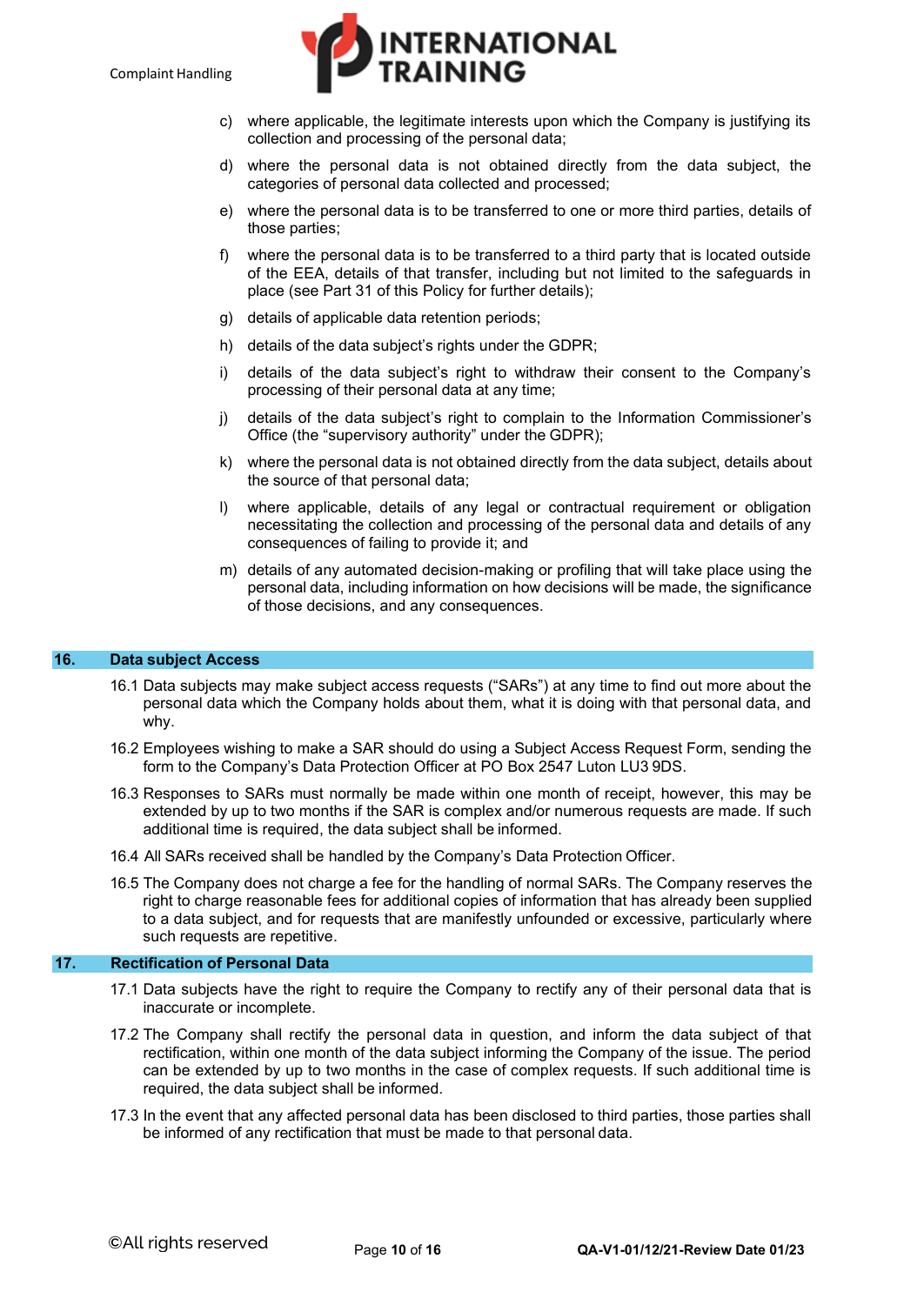#### **18 Erasure of personal Data**

- 18.1 Data subjects have the right to request that the Company erases the personal data it holds about them in the following circumstances:
	- a) it is no longer necessary for the Company to hold that personal data with respect to the purpose(s) for which it was originally collected or processed;

**INTERNATIONAL** 

- b) the data subject wishes to withdraw their consent to the Company holding and processing their personal data;
- c) the data subject objects to the Company holding and processing their personal data (and there is no overriding legitimate interest to allow the Company to continue doing so) (see Part 21 of this Policy for further details concerning the right to object);
- d) the personal data has been processed unlawfully;
- e) the personal data needs to be erased in order for the Company to comply with a particular legal obligation;
- 18.2 Unless the Company has reasonable grounds to refuse to erase personal data, all requests for erasure shall be complied with, and the data subject informed of the erasure, within one month of receipt of the data subject's request. The period can be extended by up to two months in the case of complex requests. If such additional time is required, the data subject shall be informed.
- 18.3 In the event that any personal data that is to be erased in response to a data subject's request has been disclosed to third parties, those parties shall be informed of the erasure (unless it is impossible or would require disproportionate effort to do so).

#### 19 Restrictions of Personal Data Processing

19.1 Data subjects may request that the Company ceases processing the personal data it holds about them. If a data subject makes such a request, the Company shall retain only the amount of personal data concerning that data subject (if any) that is necessary to ensure that the personal data in question is not processed further.

19.2 In the event that any affected personal data has been disclosed to third parties, those parties shall be informed of the applicable restrictions on processing it (unless it is impossible or would require disproportionate effort to do so).

#### 20 Data Portability

20.1 The Company processes personal data using automated means. Electronic password protected.

20.2 Where data subjects have given their consent to the Company to process their personal data in such a manner, or the processing is otherwise required for the performance of a contract between the Company and the data subject, data subjects have the right, under the GDPR, to receive a copy of their personal data and to use it for other purposes (namely transmitting it to other data controllers).

20.3 To facilitate the right of data portability, the Company shall make available all applicable personal data to data subjects in the following format**[**s**]**:

- a) Electronic transfer password protected;
- b) Hard copy by registered post.

20.4 Where technically feasible, if requested by a data subject, personal data shall be sent directly to the required data controller.

20.5 All requests for copies of personal data shall be complied with within one month of the data subject's request. The period can be extended by up to two months in the case of complex or numerous requests. If such additional time is required, the data subject shall be informed.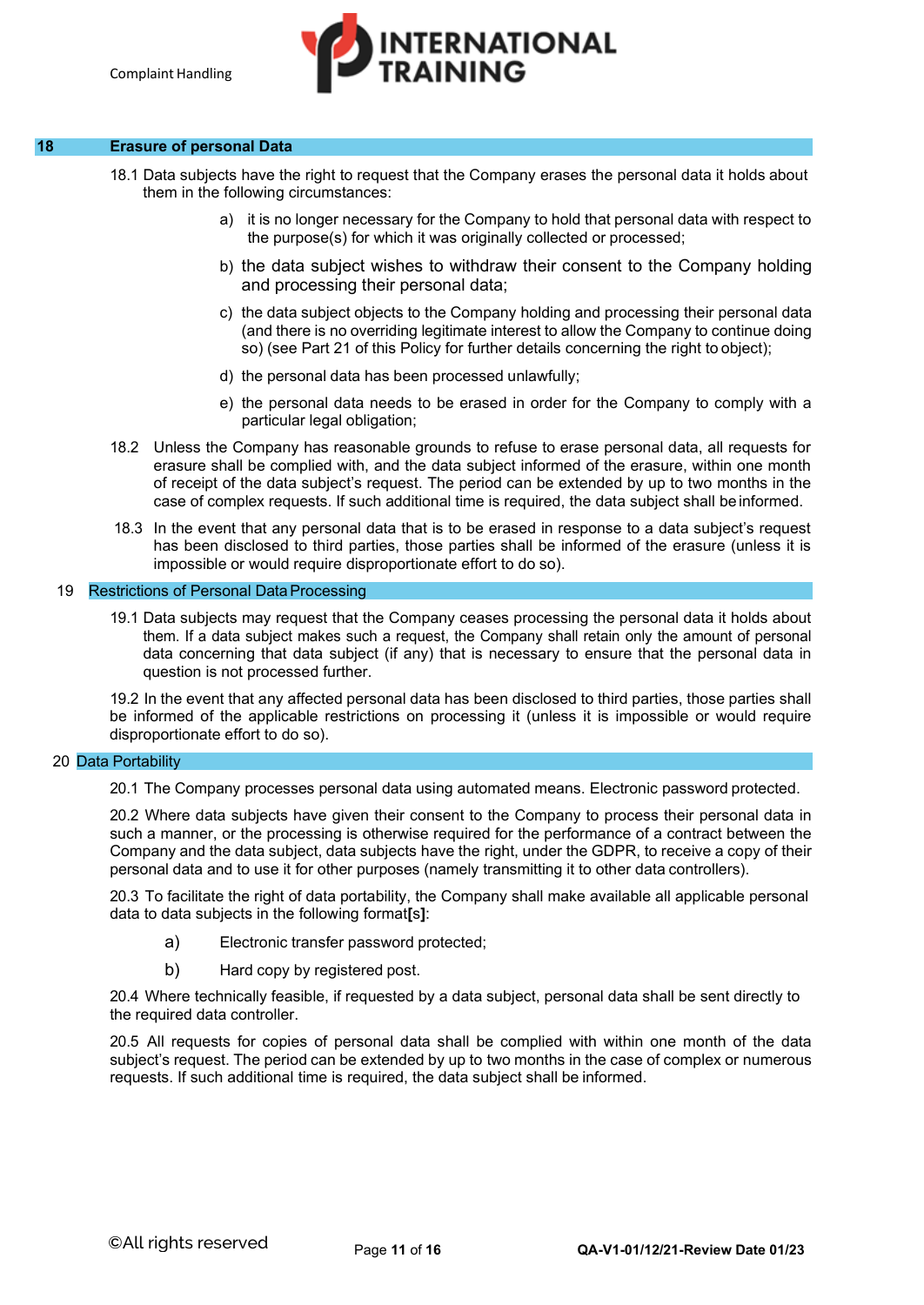# **NTERNATIONAL**

#### 21. Objections to Personal Data Processing

21.1 Data subjects have the right to object to the Company processing their personal data based on legitimate interests, for direct marketing (including profiling), and processing for scientific and/or historical research and statistics purposes.

21.2 Where a data subject objects to the Company processing their personal data based on its legitimate interests, the Company shall cease such processing immediately, unless it can be demonstrated that the Company's legitimate grounds for such processing override the data subject's interests, rights, and freedoms, or that the processing is necessary for the conduct of legal claims.

21.3 Where a data subject objects to the Company processing their personal data for direct marketing purposes, the Company shall cease such processing promptly.

21.4 Where a data subject objects to the Company processing their personal data for scientific and/or historical research and statistics purposes, the data subject must, under the GDPR, "demonstrate grounds relating to his or her particular situation". The Company is not required to comply if the research is necessary for the performance of a task carried out for reasons of public interest.

#### 22. Direct Marketing

22.1The Company is subject to certain rules and regulations when marketing its services.

22.2 The prior consent of data subjects is required for electronic direct marketing including email, text messaging, and automated telephone calls subject to the following limited exception:

a) The Company may send marketing text messages or emails to a customer provided that that customer's contact details have been obtained in the course of a sale, the marketing relates to similar products or services, and the customer in question has been given the opportunity to optout of marketing when their details were first collected and in every subsequent communication from the Company.

22.3 The right to object to direct marketing shall be explicitly offered to data subjects in a clear and intelligible manner and must be kept separate from other information in order to preserve its clarity.

22.4 If a data subject objects to direct marketing, their request must be complied with promptly. A limited amount of personal data may be retained in such circumstances to the extent required to ensure that the data subject's marketing preferences continue to be complied with.

#### 23. Personal Data Collected, Held, and Processed

The following personal data is collected, held, and processed by the Company (for details of data retention, please refer to the Company's Data Retention Policy):

| Data Ref. | <b>Type of Data</b>                 | <b>Purpose of Data</b>                 |
|-----------|-------------------------------------|----------------------------------------|
| Emp 001   | Personal                            | Complying with regulatory requirements |
| Emp 002   | Name                                | Training records                       |
| Emp 003   | Training received;<br>date received | Regulatory requirements                |
| Emp 004   | Company name and<br>contacts        | Regulatory requirements                |
| Agt 005   | Name address contact<br>details     | Regulatory requirements                |
|           |                                     |                                        |
|           |                                     |                                        |
|           |                                     |                                        |
|           |                                     |                                        |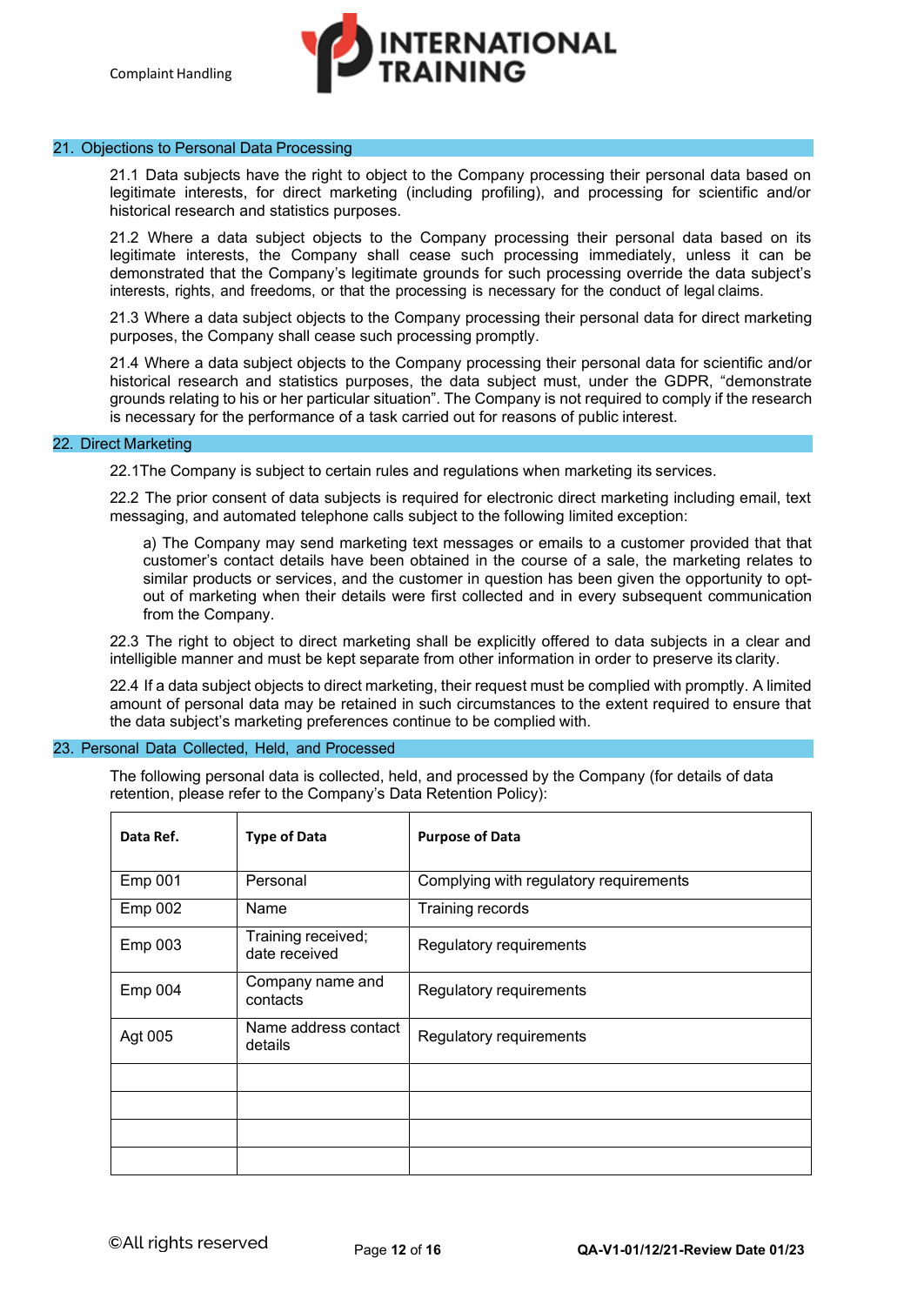# **INTERNATIONAL**

# 24. Data Security – Transferring Personal Data and Communications

The Company shall ensure that the following measures are taken with respect to all communications and other transfers involving personal data:

- 24.1 All emails containing personal data must be encrypted using PDF conversion protected by a unique password;
- 24.2 All emails containing personal data must be marked "confidential";
- 24.3 Personal data may be transmitted over secure networks only; transmission over unsecured networks is not permitted in any circumstances;
- 24.4 Personal data may not be transmitted over a wireless network if there is a wired alternative that is reasonably practicable;
- 24.5 Personal data contained in the body of an email, whether sent or received, should be copied from the body of that email and stored securely. The email itself should be deleted. All temporary files associated therewith should also be deleted using document shredder software;
- 24.6 Where personal data is to be sent by facsimile transmission the recipient should be informed in advance of the transmission and should be waiting by the fax machine to receive the data;
- 24.7 Where personal data is to be transferred in hardcopy form it should be passed directly to the recipient or sent using Royal Mail recorded delivery;
- 24.8 All personal data to be transferred physically, whether in hardcopy form or on removable electronic media shall be transferred in a suitable container marked "confidential";

#### 25. Data Security - Storage

The Company shall ensure that the following measures are taken with respect to the storage of personal data:

- 25.1 All electronic copies of personal data should be stored securely using passwords;
- 25.2 All hardcopies of personal data, along with any electronic copies stored on physical, removable media should be stored securely in a locked box, drawer, cabinet, or similar
- 25.3 All personal data stored electronically should be backed up every 30 days with backups stored offsite. All backups should be encrypted using software generated passwords.
- 25.4 No personal data should be stored on any mobile device (including, but not limited to, laptops, tablets, and smartphones), whether such device belongs to the Company or otherwise without the formal written approval of J M Pike Managing Director 01582594084 and, in the event of such approval, strictly in accordance with all instructions and limitations described at the time the approval is given, and for no longer than is absolutely necessary;
- 25.5 No personal data should be transferred to any device personally belonging to an employee, agent, contractor, or other party working on behalf of the Company and personal data may only be transferred to devices belonging to agents, contractors, or other parties working on behalf of the Company where the party in question has agreed to comply fully with the letter and spirit of this Policy and of the GDPR (which may include demonstrating to the Company that all suitable technical and organisational measures have been taken);

# 26 Data Security - Disposal

When any personal data is to be erased or otherwise disposed of for any reason (including where copies have been made and are no longer needed), it should be securely deleted and disposed of. For further information on the deletion and disposal of personal data, please refer to the Company's Data Retention Policy.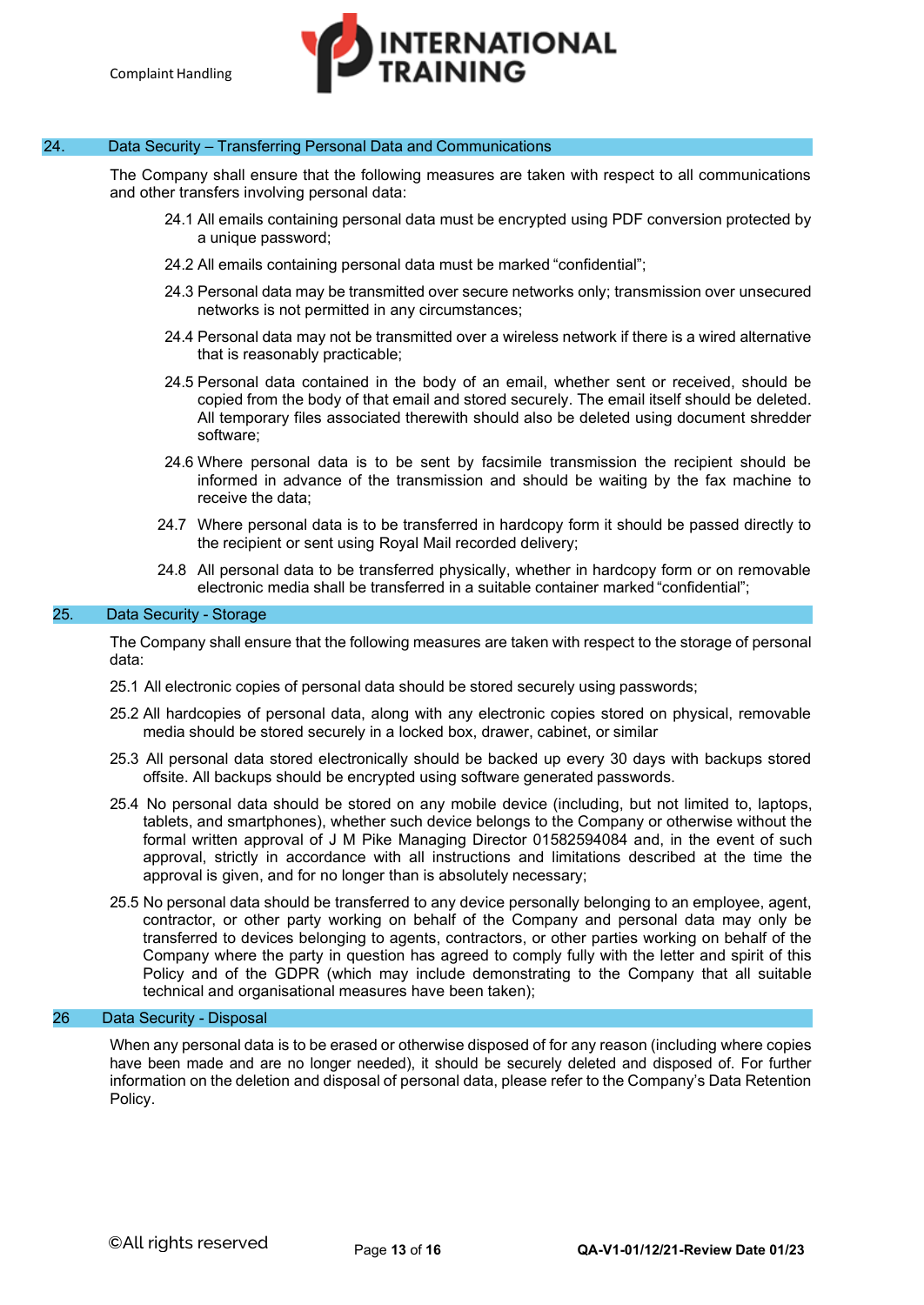# I<mark>NTERNATIONAL</mark><br>FRAINING

# 27 Data Security – Use of Personal Data

The Company shall ensure that the following measures are taken with respect to the use of personal data:

- 27.1 No personal data may be shared informally and if an employee, agent, contractor, or other party working on behalf of the Company requires access to any personal data that they do not already have access to, such access should be formally requested from J M Pike Managing Director 01582594084;
- 27.2 No personal data may be transferred to any employee, agent, contractor, or other party, whether such parties are working on behalf of the Company or not, without the authorisation of J M Pike Managing Director 01582594084;
- 27.3 Personal data must be handled with care at all times and should not be left unattended or on view to unauthorised employees, agents, contractors, or other parties at any time;
- 27.4 If personal data is being viewed on a computer screen and the computer in question is to be left unattended for any period of time, the user must lock the computer and screen before leaving it;
- 27.5 Where personal data held by the Company is used for marketing purposes, it shall be the responsibility of J M Pike Managing Director to ensure that the appropriate consent is obtained and that no data subjects have opted out, whether directly or via a third-party service such as the TPS.

#### 28 Data Security – IT Security

The Company shall ensure that the following measures are taken with respect to IT and information security:

28.1 All passwords used to protect personal data should be changed regularly and should not use words or phrases that can be easily guessed or otherwise compromised. All passwords must contain a combination of uppercase and lowercase letters, numbers, and symbols. All software used by the Company is designed to require such passwords;

#### 29

- 29.1 Under no circumstances should any passwords be written down or shared between any employees, agents, contractors, or other parties working on behalf of the Company, irrespective of seniority or department. If a password is forgotten, it must be reset using the applicable method. IT staff do not have access to passwords;
- 29.2 All software (including, but not limited to, applications and operating systems) shall be kept up-todate. The Company's IT staff shall be responsible for installing any and all security-related updates not more than 7 day after the updates are made available by the publisher or manufacturer, unless there are valid technical reasons not to do so;
- 29.3 No software may be installed on any Company-owned computer or device without the prior approval of the J M Pike Managing Director;

#### 30 Organisational Measures

The Company shall ensure that the following measures are taken with respect to the collection, holding, and processing of personal data:

- 30.1 All employees, agents, contractors, or other parties working on behalf of the Company shall be made fully aware of both their individual responsibilities and the Company's responsibilities under Data Protection Law and under this Policy, and shall be provided with a copy of this Policy;
- 30.2 Only employees, agents, contractors, or other parties working on behalf of the Company that need access to, and use of, personal data in order to carry out their assigned duties correctly shall have access to personal data held by the Company;
- 30.3 All sharing of personal data shall comply with the information provided to the relevant data subjects and, if required, the consent of such data subjects shall be obtained prior to the sharing of their personal data;
- 30.4 All employees, agents, contractors, or other parties working on behalf of the Company handling personal data will be appropriately trained to do so;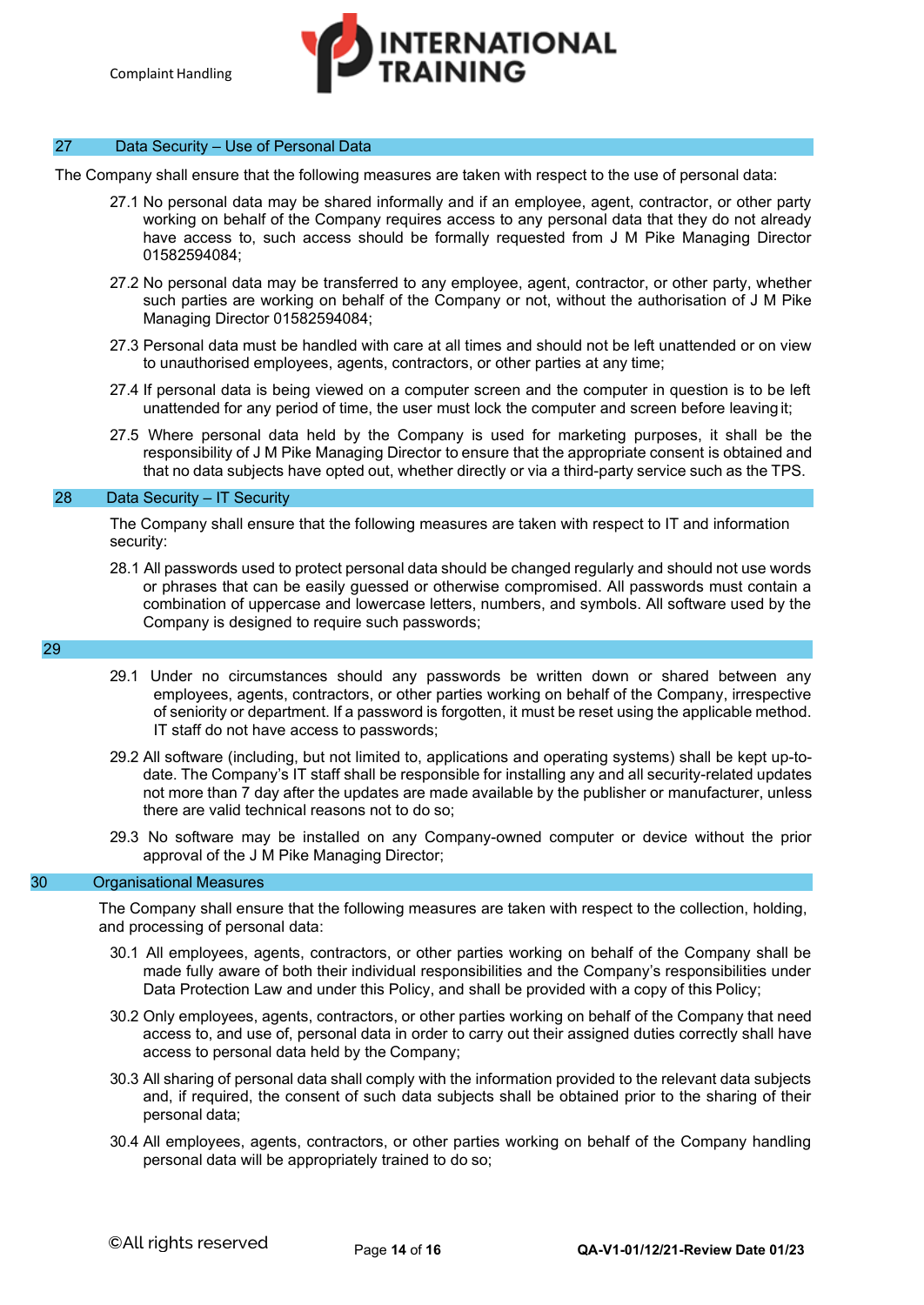

- 30.5 All employees, agents, contractors, or other parties working on behalf of the Company handling personal data will be appropriately supervised;
- 30.6 All employees, agents, contractors, or other parties working on behalf of the Company handling personal data shall be required and encouraged to exercise care, caution, and discretion when discussing work-related matters that relate to personal data, whether in the workplace or otherwise;
- 30.7 Methods of collecting, holding, and processing personal data shall be regularly evaluated and reviewed;
- 30.8 All personal data held by the Company shall be reviewed periodically, as set out in the Company's Data Retention Policy;
- 30.9 The performance of those employees, agents, contractors, or other parties working on behalf of the Company handling personal data shall be regularly evaluated and reviewed;
- 30.10 All employees, agents, contractors, or other parties working on behalf of the Company handling personal data will be bound to do so in accordance with the principles of Data Protection Law and this Policy by contract;
- 30.11 All agents, contractors, or other parties working on behalf of the Company handling personal data must ensure that any and all of their employees who are involved in the processing of personal data are held to the same conditions as those relevant employees of the Company arising out of this Policy and Data Protection Law;
- 30.12 Where any agent, contractor or other party working on behalf of the Company handling personal data fails in their obligations under this Policy that party shall indemnify and hold harmless the Company against any costs, liability, damages, loss, claims or proceedings which may arise out of that failure;

# 31 Transferring Personal Data to a Country Outside the EEA

- 31.1 The Company may from time to time transfer ('transfer' includes making available remotely) personal data to countries outside of the EEA.
- 31.2 The transfer of personal data to a country outside of the EEA shall take place only if one or more of the following applies:

31.2.1 the transfer is to a country, territory, or one or more specific sectors in that country (or an international organisation), that the European Commission has determined ensures an adequate level of protection for personal data;

31.2.2 the transfer is to a country (or international organisation) which provides appropriate safeguards in the form of a legally binding agreement between public authorities or bodies; binding corporate rules; standard data protection clauses adopted by the European Commission; compliance with an approved code of conduct approved by a supervisory authority (e.g. the Information Commissioner's Office); certification under an approved certification mechanism (as provided for in the GDPR); contractual clauses agreed and authorised by the competent supervisory authority; or provisions inserted into administrative arrangements between public authorities or bodies authorised by the competent supervisory authority;

31.2.3 the transfer is made with the informed and explicit consent of the relevant data subject(s);

31.2.4 the transfer is necessary for the performance of a contract between the data subject and the Company (or for pre-contractual steps taken at the request of the data subject);

31.2.5 the transfer is necessary for important public interest reasons;

31.2.6 the transfer is necessary for the conduct of legal claims;

31.2.7 the transfer is necessary to protect the vital interests of the data subject or other individuals where the data subject is physically or legally unable to give their consent; or

31.2.8 the transfer is made from a register that, under UK or EU law, is intended to provide information to the public and which is open for access by the public in general or otherwise to those who are able to show a legitimate interest in accessing the register.